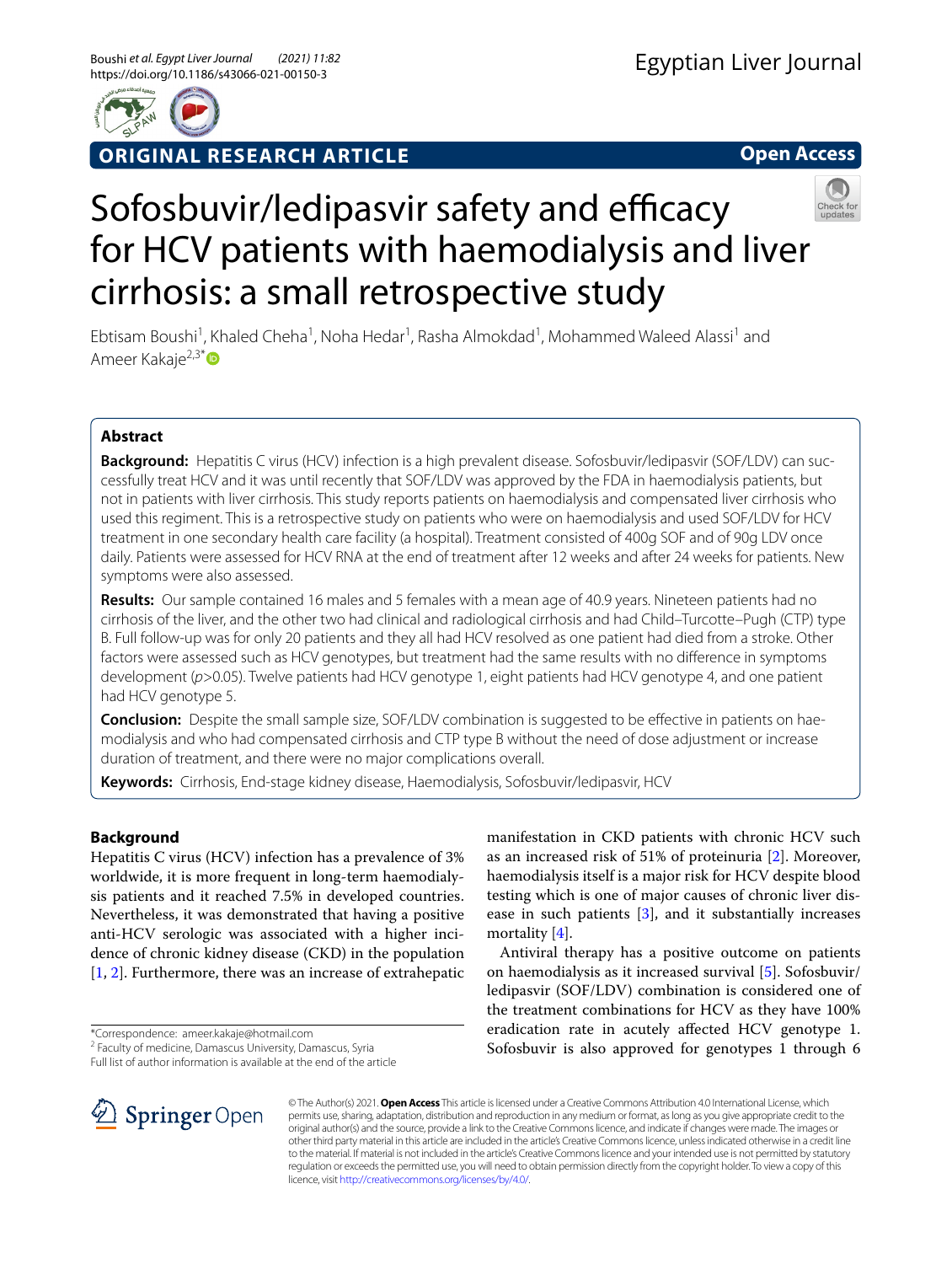[[6\]](#page-5-4). Food and Drug Administration (FDA) has recently approved for regiments containing sofosbuvir/ledipasvir (SOF/LDV) for HCV treatment in renal disease with estimated glomerular fltration rate (eGFR) <30 and haemodialysis [\[7,](#page-5-5) [8](#page-5-6)]. However, not much data about using this regime in decompensating liver disease is available. And therefore it is still not recommended [[9\]](#page-5-7). SOF/LDV treatment can go for 12 weeks, and the recommended doses were at 400 mg for sofosbuvir, and 90 mg for ledipasvir daily [[6\]](#page-5-4).

Prevalence for HCV varies across the world with developing countries having the highest rates [[10](#page-5-8)]. Syria has been suffering from war since 2011, and its medical sector and economy have taken a huge hit as only 1.5 hospital beds with only 1.22 physicians were dedicated for each 1000 of population [\[11](#page-5-9)]. SOF/LDV combination is commonly used in Syria despite the global restrictions and high prices on drugs. These restrictions made it hard to obtain other alternatives in Syria for patients such as in cases with CKD and cirrhosis. This study contains 21 patients who used SOF/LDV regiment at Damascus Hospital although they had end-stage renal disease (ESRD) and were on haemodialysis with two patients having cirrhosis.

#### **Methods**

This study included 21 patients who presented at Damascus Hospital in the period between February 2018 and August 2019. All patients used SOF/LDV for HCV and were on haemodialysis from ESKD.

### **Patient and ethical consent**

This study was ethically and scientifically approved by Damascus Hospital ethical committee, and gastroenterology department number 113297ب. Patient written consent was taken before administration of drugs. Risks and benefts were explained, and patients agreed on taking the drugs. Patients' oral consent was later taken for collecting and publishing their data for research purposes.

#### **Inclusion/exclusion criteria**

Our sample included patients who had HCV diagnosed by polymerase chain reaction (PCR), had ESRD (GFR <15 mL/min), and were on haemodialysis when initiating HCV treatment. PCR is the best diagnostic method in haemodialysis patients [[12](#page-5-10)]. We did not enrol patients who had other severe uncontrolled comorbidities that were not directly related to HCV, cirrhosis, or renal failure, such as uncontrolled diabetes with persistent high HbA1c and severe uncontrolled hypertension. We enrolled patients who used SOF/LDV for the treatment of HCV. No patient received other treatment for HCV before initiating SOF/LDV (naïve).

Child–Turcotte–Pugh (CTP) was used to determine the severity of cirrhosis. CTP is based on multiple factors, encephalopathy, ascites, bilirubin, albumin, and prothrombin time. CTP was used as it is an easy method to use in the daily practice with a high prognostic accuracy in 6-month period [[13\]](#page-5-11). Cirrhosis was diagnosed based on radiological, and clinical features, not by using invasive procedures.

### **Dosing**

Standard doses for SOF/LDV were indicated as it was found that no adjustment is needed for ESRD patients who are on haemodialysis. Doses were 90 mg for ledipasvir, and 400 mg for sofosbuvir for once daily for 12 week [[7,](#page-5-5) [8](#page-5-6)].

# **Progress**

Only reported symptoms that newly developed or exacerbated after treatment initiation were reported. Assessment for new symptoms and routine blood tests (full blood count, urea, electrolytes, creatinine, and liver function tests) were conducted at the beginning, middle (6-week period), and at the end of treatment period which was after 12 weeks to determine if any changes in labs were transient or not and to check for new symptoms. These tests and examination were conducted 1 day before haemodialysis.

HCV PCR testing was conducted at the beginning, after 12 weeks (end treatment response or ETR), and after ETR by 12 weeks to assess sustained virological response (SVR12) as no longer follow-ups were possible (SVR24). Any patient who had haemoglobin below 11 was considered as anaemic.

### **Statistical analysis**

Data was processed using IBM SPSS software version 25 for Windows (SPSS Inc, IL, USA). Chi-square, Fisher's exact, independent *T*, and one-way ANNOVA tests were performed to determine the statistical signifcance between the groups of cases and controls. Values of less than 0.05 for the two-tailed *P* values were considered statistically signifcant. However, multivariate tests were avoided due to large amounts of variables and small sample size.

#### **Results**

Our sample included 16 males (76.2%) and fve females (23.8%) with a mean age of  $40.90 \pm 11.05$  years. Two male patients were single (12.5%), one was engaged (6.25%), and 13 were married (81.25%). In contrast, one female patient was single (20%), and four were married (80%). While ten male patients lived in the suburbs (62.5%), and six male patients lived in an urban area (37.5%), all female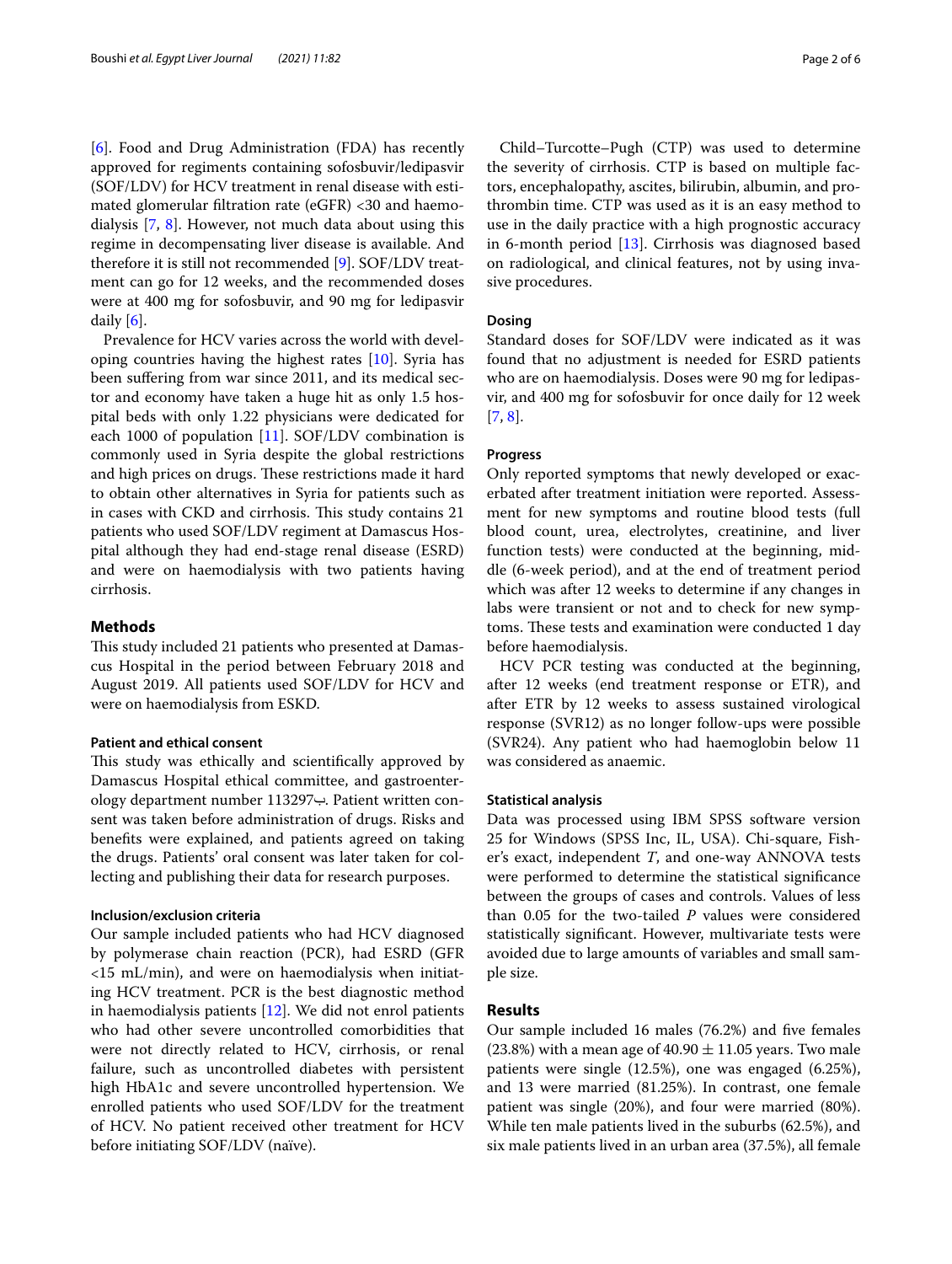patients lived in suburbs. Three males and one female patient had a history of smoking with an average of 22.5 pack/year history. None of the patients drank alcohol regularly. One patient had a haemorrhagic stroke in week 5 of treatment and died. The remaining 20 patients continued treatment until the end, and one of them had successful renal transplant after SVR12.

There were no significant differences in routine blood between before and after the treatment for all types in our research.

All patients who were followed up until SVR12 had 0 copies of HCV RNA when using PCR when fnishing 12 weeks of treatment. No patient declared medication ceasing due to adverse efect or deteriorating of the symptoms. No major changes were found in liver and renal function during the study period. No major complications or deaths were declared except for one patient who had the stroke.

#### **HCV genotypes**

Ten patients (47.6%) had HCV genotype 1a, two (9.5%) genotype 1b, eight (38.1%) genotype 4, and one (4.8%) genotype 5. All females had no cirrhosis whereas two males (17.6%) had clinical and radiological fndings of cirrhosis with CTP B (Fig. [1\)](#page-2-0). HCV genotype 1b was associated with having a headache  $(p=0.047)$ . Having a headache was also associated with female gender (*p*=0.026). However, having a headache overall was only in one patient. No statistically signifcant diferences were found when comparing HCV genotype with any of the other symptoms, or smoking (*p*<0.05). HCV genotypes were also not associated with gender, and CTP scores  $(p<0.05)$ .

#### **CTP score and symptoms**

At the end of follow-up, newly developed symptoms were recorded for 17 patients containing the two patients with CTP B. The other 3 patients' follow-ups were not valid, and the fnal fourth patient had a stroke at week 5.

Out of the 17 patients, four (23.5%) developed lethargy or "an increased in tiredness", one (5.9%) developed sustained headache, seven (41.2%) declared an increase of nausea, fve (29.4%) declared an increased frequency of passing stools, four (23.5%) an increased dizziness, one (5.9%) an increased shortness of breath, fve (29.4%) an increased insomnia, eight (47.1%) an increased arthralgia, and six (35.3%) an increased mood swings or more negative mood (Table [1](#page-3-0)).

Developing new symptoms were not statistically signifcantly associated with gender, or smoking (*p*<0.05). Developing arthralgia was insignifcantly associated with smoking (p=0.072). However, CTP scores were associated with developing dizziness  $(p=0.007)$  as all patients with CTP B (2 patients) had dizziness. Moreover, CTP B was associated with a shortness of breath ( $p=0.005$ ) and nausea ( $p=0.072$ ) as only one patient had shortness of breath, and he had CTP type B. There were no patients

<span id="page-2-0"></span>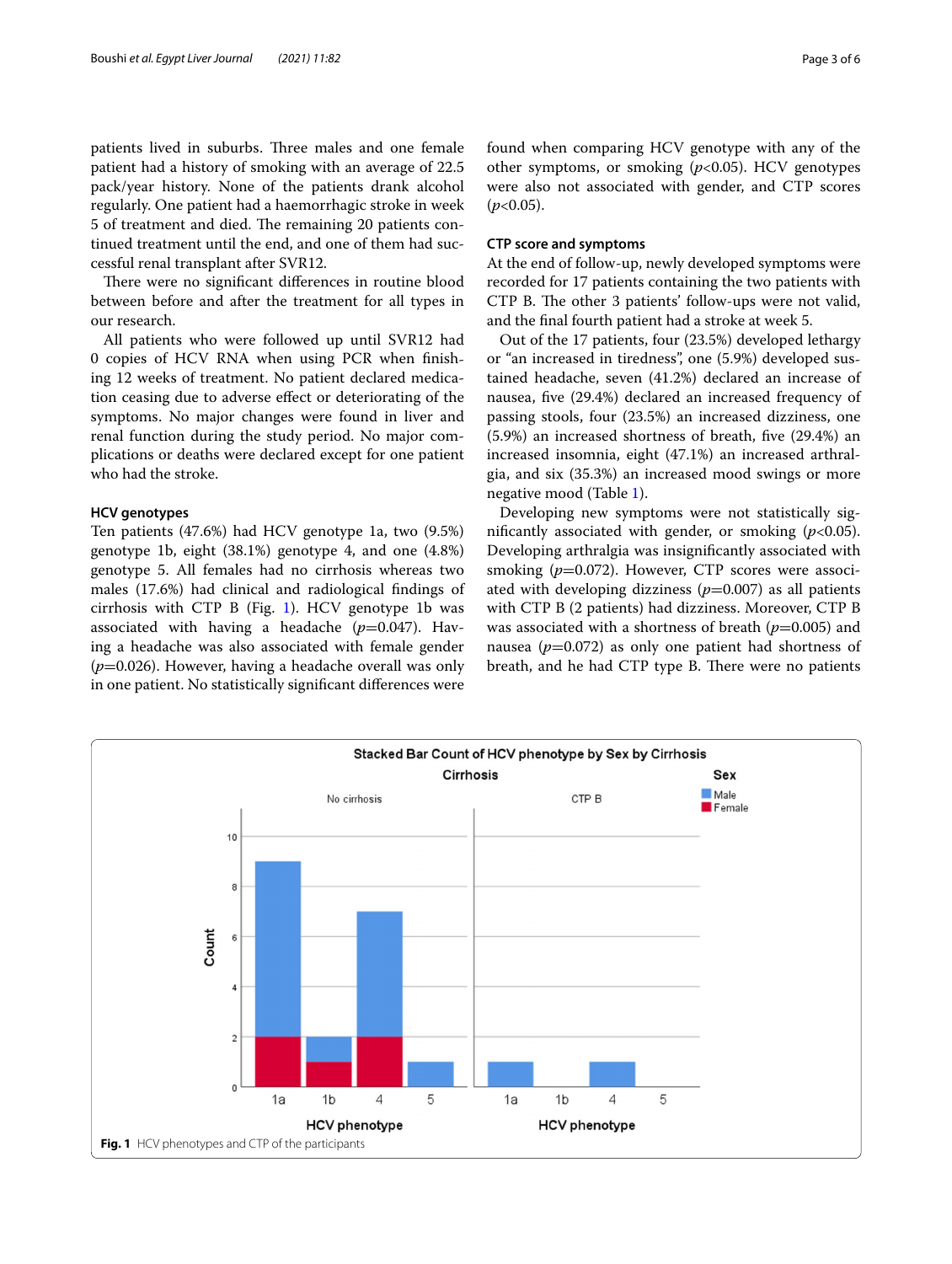<span id="page-3-0"></span>**Table 1** Symptoms developed in patients after 12 weeks of treatment

| Characteristic      | <b>Negative</b>          | <b>Positive</b> |
|---------------------|--------------------------|-----------------|
| $HCV 1a (n=10)$     |                          |                 |
| Lethargy            | 6                        | 2               |
| Headache            | 8                        | 0               |
| Nausea              | $\overline{4}$           | $\overline{4}$  |
| Diarrhoea           | 6                        | $\overline{2}$  |
| <b>Dizziness</b>    | 6                        | $\overline{2}$  |
| Shortness of breath | $\overline{7}$           | 1               |
| Insomnia            | 5                        | 3               |
| Arthralgia          | $\overline{4}$           | $\overline{4}$  |
| Mood disturbances   | $\overline{4}$           | $\overline{4}$  |
| $HCV 1b (n=2)$      |                          |                 |
| Lethargy            | 1                        | 1               |
| Headache            | 1                        | 1               |
| Nausea              | 1                        | 1               |
| Diarrhoea           | 0                        | 2               |
| <b>Dizziness</b>    | $\overline{2}$           | $\overline{0}$  |
| Shortness of breath | $\overline{2}$           | $\mathbf 0$     |
| Insomnia            | $\overline{\mathcal{L}}$ | $\Omega$        |
| Arthralgia          | 1                        | 1               |
| Mood disturbances   | $\overline{2}$           | $\Omega$        |
| $HCV 4 (n=8)$       |                          |                 |
| Lethargy            | 5                        | 1               |
| Headache            | 6                        | $\mathbf 0$     |
| Nausea              | $\overline{4}$           | $\overline{2}$  |
| Diarrhoea           | 5                        | 1               |
| <b>Dizziness</b>    | $\overline{4}$           | $\overline{2}$  |
| Shortness of breath | 6                        | $\overline{O}$  |
| Insomnia            | $\overline{4}$           | $\overline{2}$  |
| Arthralgia          | 3                        | $\overline{3}$  |
| Mood disturbances   | 4                        | $\overline{2}$  |
| $HCV 5 (n=1)$       |                          |                 |
| Lethargy            | 1                        | $\mathbf 0$     |
| Headache            | 1                        | $\mathbf 0$     |
| Nausea              | 1                        | 0               |
| Diarrhoea           | 1                        | 0               |
| <b>Dizziness</b>    | 1                        | $\mathbf 0$     |
| Shortness of breath | 1                        | $\mathbf 0$     |
| Insomnia            | 1                        | 0               |
| Arthralgia          | 1                        | $\mathbf 0$     |
| Mood disturbances   | $\overline{1}$           | $\Omega$        |

who developed any new pulmonary, or dermatology symptoms, or coughing.

### **CBC and symptoms**

Mean haemoglobin level and platelet count for patients who achieved SVR12 were respectively 9.04 g/dl and

 $201,712 \times 10^9$  per litter when medications were initiated, and 9.95 g/dl and  $205,750 \times 10^9$  per litter after 12 weeks. Moreover, 16 patients had an anaemia (Hb<11 g/dl) when initiating drugs with levels ranging from 6.3 to 12.40 g/ dl. No statistically signifcant diference was found when comparing HCV RNA copies when diagnosed, age, haemoglobin level, and platelet counts at the beginning or the end, with developing lethargy, nausea, diarrhoea, dizziness, shortness of breath, insomnia, arthralgia, and mood disturbances ( $p$ <0.05). There were no statistically signifcant diferences when comparing age, haemoglobin level at the beginning or the end, HCV RNA copies when diagnosed with developing headache (*p*<0.05). However, it was found that having lower platelets when diagnosed or after 12 weeks of treatment was correlated with having a headache ( $p=0.040$  and  $p=0.086$  respectively).

# **Other variables**

No statistically signifcant diferences were found when comparing HCV RNA copies with smoking cigarettes, amount smoked, haemoglobin levels, and platelet counts  $(p<0.05)$ .

# **Discussion**

# **Our study**

All patients had no evidence of HCV on PCR when followed up despite having ESRD and regardless of having CTP type B at SVR12. No signifcant side efects were developed regardless of having the clinical and radiological cirrhosis and CTP type B or not. No dose adjustment was required in the two patients of CTP B, and SOF/LDV was efective in patients with HCV genotypes of 1a, 1b, 4, and 5.

Interestingly, a slight improvement in anaemia and low platelets was noticed after HCV treatment for some patients. No associations were found between any of the variables of HCV genotypes, symptoms developed, HCV RNA copies when diagnosed, HCV genotypes, gender, cigarette smoking, amount smoked, and having CTP B.

# **Other studies**

A decline of eGFR and anaemia were observed in a large study of SOF/LDV in ESRD [\[8](#page-5-6)]. However, using the alternative older drugs such as ribavirin, interferon (IFN) alfa, or pegylated IFN was associated with more severe anaemia [[14](#page-5-12)]. Many adverse efects were noticed for LDV/ SOF treatment, but they were mild to moderate in 93% of patients [[15\]](#page-5-13). Fatigue, headache, insomnia, and nausea were the most common adverse effects  $[15]$  $[15]$ , and anaemia has occurred in some patients [\[16](#page-5-14)]. Sofosbuvir is the frst peg-interferon-free combination regimen with high SVR rates. It has fewer side efects and requires shorter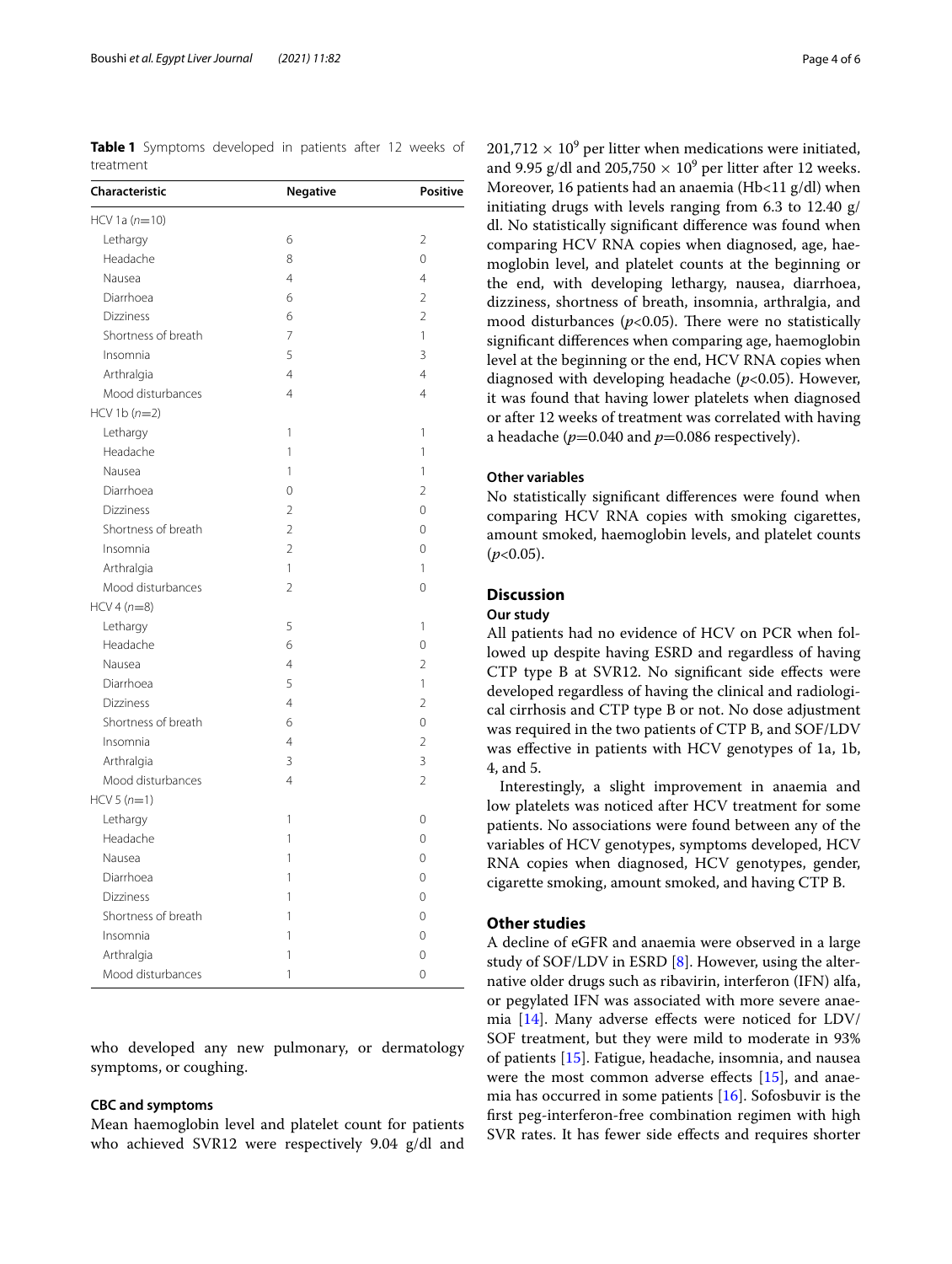treatment compared to old drugs [[10](#page-5-8), [17](#page-5-15)]. We speculated that anaemia was alleviated as the chronic infection (HCV) was resolved and thus slightly improving the anaemia, or it was just coincidental.

In decompensated liver failure, more adverse efects were found, mainly in CTP B and C. However, many studies found that most of these efects were from ribavirin [\[9\]](#page-5-7). Other studies also found that SVR was lower in high CTP scores with higher relapse. These studies used the same fxed dose of SOF/LDV despite the cirrhosis. However, these drugs are still not recommended in hepatic decompensation until more studies are conducted [\[9](#page-5-7)]. SOF/LDV is indicated in patients with HCV who did not beneft from peginterferon alfa plus ribavirin and who is treatment naïve without cirrhosis or with compensated cirrhosis [\[17](#page-5-15)]. In our study, regular doses were used for SOF/LDV for 12 weeks with no major side efects.

# **Limitations**

No data was available on eGFR or ECG changes after giving the medications; data only contained full-blood count, electrolytes, liver function creatinine, and urea levels which were not substantially changed throughout the study and we could not include more tests or take more frequent test which means that there was a possibility to miss point changes in values. Some patients' follow-ups for symptoms were missing, and new symptoms could not be accurately determined if they were from medications, or other causes. No weekly visits were scheduled which could have left a gab in new or transient symptoms detection as visits and blood testing were only scheduled on the frst day, 6 weeks, and 12 weeks after initiating the medication. Drugs were not administered before the haemodialysis so we could not observe the direct efect of haemodialysis on the drug. Moreover, the efect of other medications, and medical conditions, and the aetiology of ESRD and HCV were not studied. Our sample study was small, particularly for patients with cirrhosis with CTP B as they were only two patients and for patients with particular HCV genotypes. Finally, longer follow-ups were not feasible due to limited resources of the hospital and most patients not being compliant for longer follow-ups.

# **Conclusions**

The results suggest that sofosbuvir/ledipasvir can be used in renal failure patients on haemodialysis to treat HCV genotypes 1a, 1b, 4 and 5, and when having clinical and radiological cirrhosis with CTP B. No dose adjustment or an increase of duration was required. Also, no additional severe symptoms were developed

in patients with CTP B in comparison to the other patients. Treatment was administered after the haemodialysis. Further studies on larger study groups should be conducted to confrm these fndings. Our sample size was small and contained only two patients with cirrhosis which was diagnosed on radiological and clinical basis.

#### **Abbreviations**

CTP: Child–Turcotte–Pugh; CKD: Chronic kidney disease; ESRD: End-stage renal disease; ETR: End treatment response; eGFR: Estimated glomerular fltration rate; Hb: Haemoglobin; HCV: Hepatitis C virus; IFN: Interferon; PCR: Polymerase chain reaction; RNA: Ribonucleic acid; SOF/LDV: Sofosbuvir/ledipasvir; SVR: Sustained virological response.

#### **Acknowledgements**

This study has a preprint on <https://doi.org/10.21203/rs.3.rs-21371/v2>and on <https://www.researchsquare.com/article/rs-21371/v1>.

#### **Authors' contributions**

All authors adhere to the ICMJE defnition of authorship and they have complete access to the study data that support the publication. EB: conceptualisation, supervision, validation, revewing and editing the draft, project administration, and resources. KC: supervision, validation, project administration, and resources. NH: data curation, investigation, revewing and editing the draft, supervision, visualization, resources, and software. RA: investigation, methodology, project administration, resources, and visualization. MWA: reviewing the draft and software. All authors read and approved the fnal manuscript. AK: visualization, writing original draft, revewing and editing, software, data curation, methodology, and formal analysis.

#### **Funding**

We received no funding.

#### **Availability of data and materials**

Data will be made available upon reasonable request.

#### **Declarations**

#### **Ethics approval and consent to participate**

This study was ethically and scientifcally approved by Damascus Hospital ethical committee, and gastroenterology department number 113297ب. Patient's written consent was taken before administration of drugs as this drug regime was not approved at the time of treatment for haemodialysis patients. Risks and benefts were explained and patients agreed on taken the drugs

#### **Consent for publication**

N/A

#### **Competing interests**

No competing interests to declare.

#### **Author details**

<sup>1</sup> Gastroenterology department, Damascus Hospital, Damascus, Syria. <sup>2</sup> Faculty of medicine, Damascus University, Damascus, Syria. <sup>3</sup>University Hospital Geelong, Barwon Health, Victoria, Australia.

#### Received: 14 July 2021 Accepted: 2 October 2021 Published online: 16 October 2021

#### **References**

<span id="page-4-0"></span>1. Goodkin DA, Bieber B, Jadoul M, Martin P, Kanda E, Pisoni RL (2017) Mortality, hospitalization, and quality of life among patients with hepatitis C infection on hemodialysis. Clin J Am Soc Nephrol 12(2):287–297